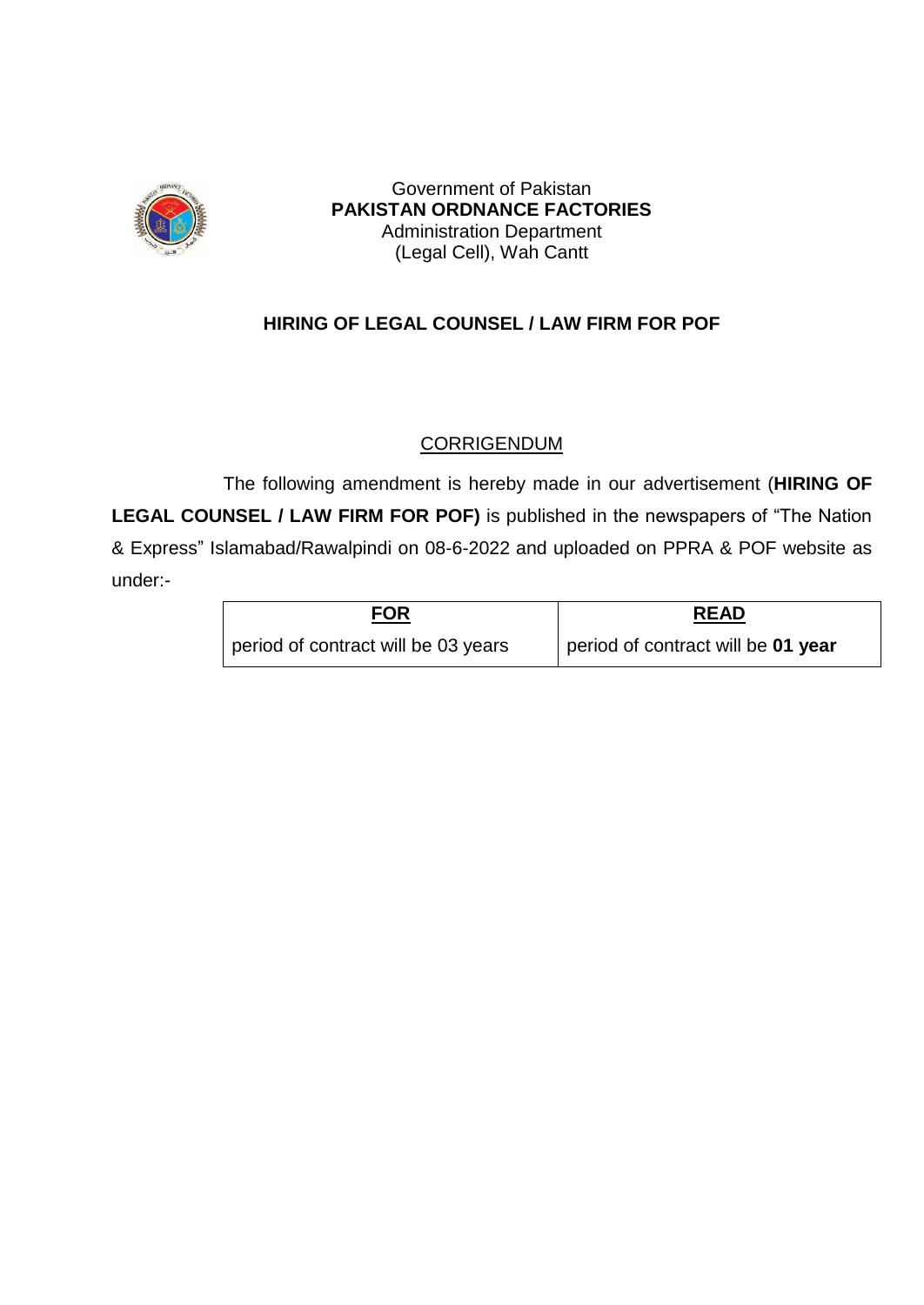

#### Government of Pakistan **PAKISTAN ORDNANCE FACTORIES** Administration Department (Legal Cell), Wah Cantt

#### **HIRING OF LEGAL COUNSEL / LAW FIRM FOR POF**

*"Pakistan Ordnance Factories Board needs the service of Legal Counsel / Law Firm to contest / defend the Court Cases of different nature in all the Courts of Pakistan and outside Pakistan. Interested Lawyers / Law Firms of good repute having capacity / capability to deal with the task may participate in the bidding process. The details are provided in the bidding documents which are uploaded on PPRA website .The period of contract will be three years further extendable on mutual understanding. Detailed bidding documents can be collected from the office of the undersigned on submission of bank draft/Pay order of Rs. 5,000/- (rupees five thousand only) in the name of POF Central Welfare Fund Account # 16046-6 in NBP on non-returnable basis.*

Complete proposal must reach at the mentioned address before 23<sup>rd</sup> June, 2022 *till 1030 hrs (PST)*

*Director Administration* 

*Pakistan Ordnance Factories Wah Cantt Contact # 051-9055-22185 Email address: mgr.legal@pof.gov.pk*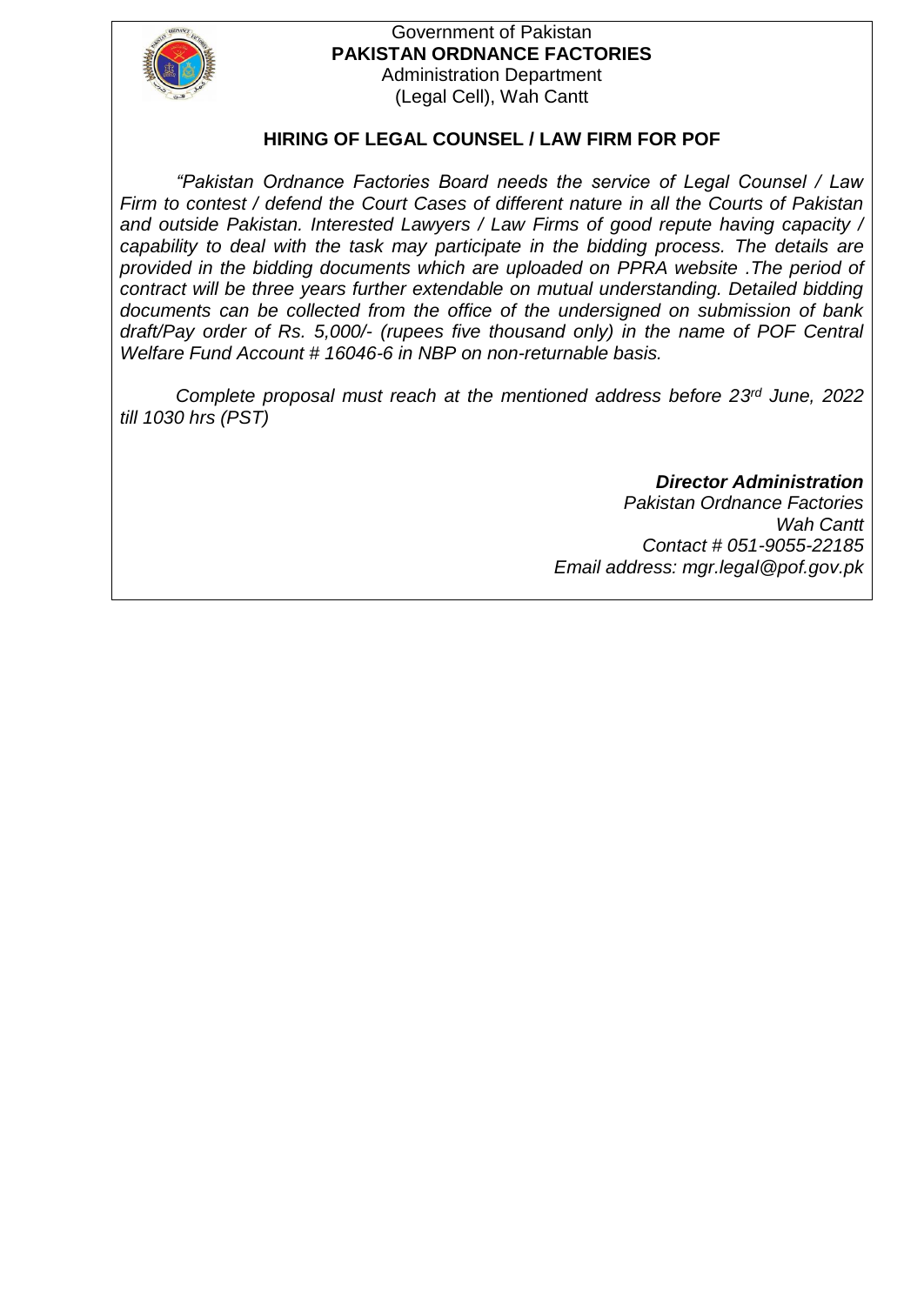**Legal Advisor for Pakistan Ordnance Factories**

# REQUEST FOR PROPOSAL

*Pakistan Ordnance Factories*

*Autonomous board created under Pakistan Ordnance Factories Ordinance, 1961 working under the auspices of Ministry of Defence Production*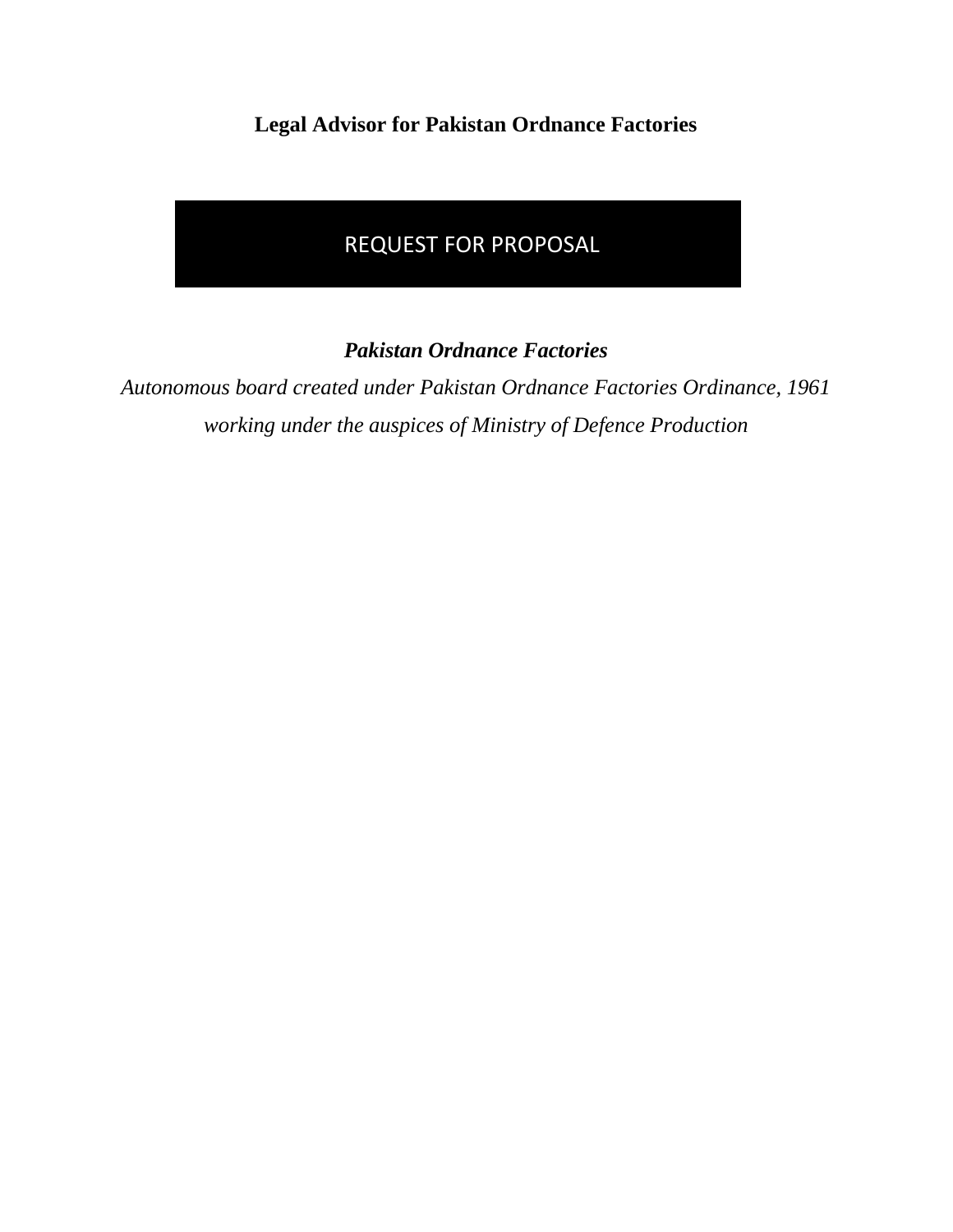### **1. Introduction of POF Board**

Pakistan Ordnance Factories Board (hereinafter referred as "POF") was created under Pakistan Ordnance Factories Ordinance, 1961 in order to provide for the constitution of a Pakistan Ordnance Factories Board and for investing it with certain powers and functions of the Federal Government in relation to the Ordnance Factories. The Board has the mandate to run the factories as per the Ordinance of 1961 and presently 14 different factories are being managed by the Board.

### **2. Legal Advisor Services**

In order to achieve the objectives of the organization and to run the affairs of the organization in accordance with the applicable legal regime, POF is in the process of hiring service of a law firm. The Legal Advisor will be the law firm of international repute which are required to advise POF, upon request, on legal matters enumerated in the scope of service given below.

The law firms having credible market reputation, well-structured and having extensive exposure and experience in litigation and execution of commercial contracts and having the ability to render legal advice with respect to corporate, legal and regulatory aspects as defined in the ensuing paragraphs in greater detail.

### **3. Scope of Services and Terms of Reference**

POF expects the law firm to provide the following services:

| SR. NO | <b>SERVICE TO BE RENDERED</b>                                              |
|--------|----------------------------------------------------------------------------|
|        | CASES IN SUPREME COURT BY OR AGAINST PAKISTAN<br><b>ORDNANCE FACTORIES</b> |
|        | CASES IN HIGH COURTS BY OR AGAINST PAKISTAN<br><b>ORDNANCE FACTORIES</b>   |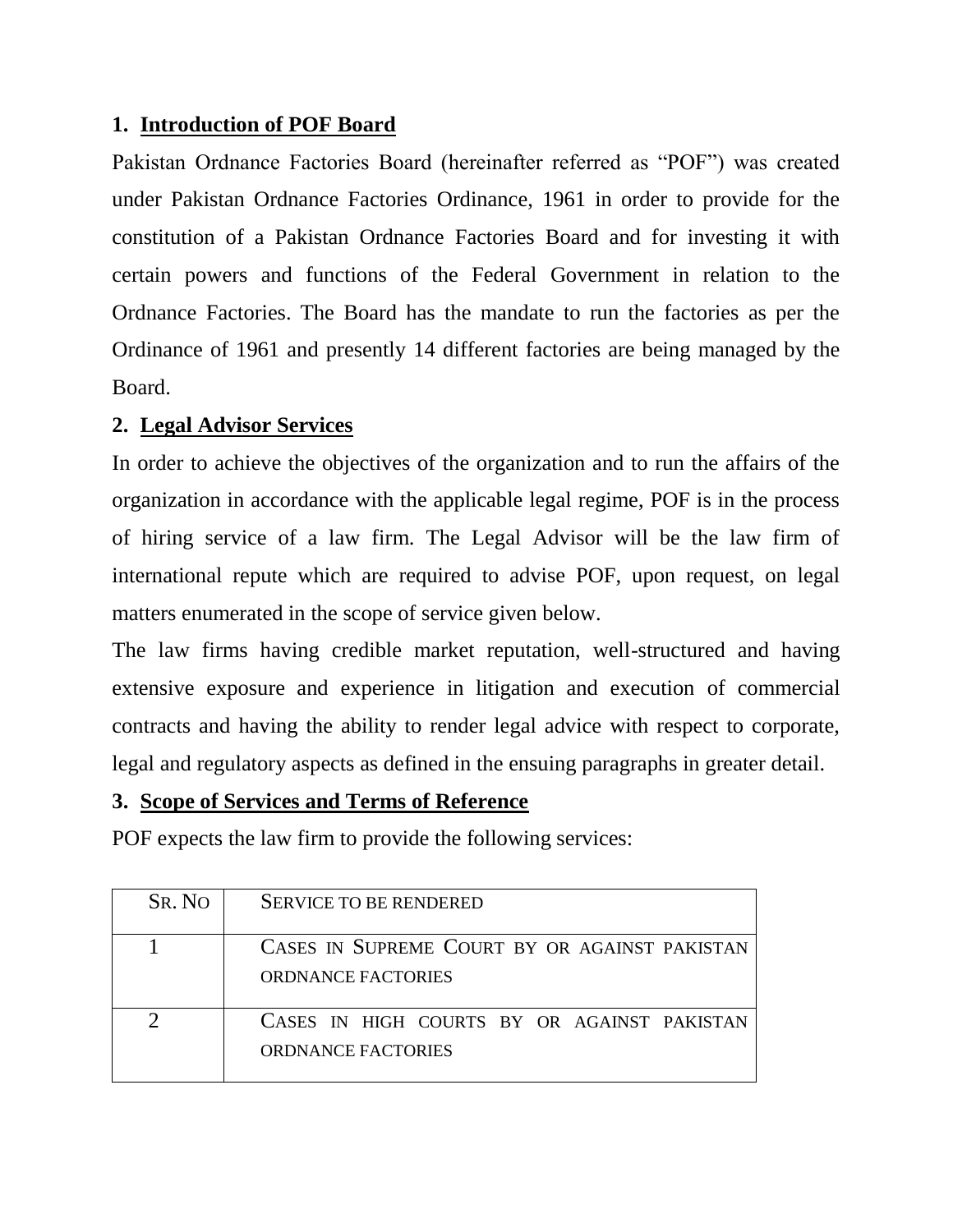| 3              | CASES BEFORE DISTRICT COURTS BY OR AGAINST<br>PAKISTAN ORDNANCE FACTORIES                                                                        |  |  |  |  |  |  |
|----------------|--------------------------------------------------------------------------------------------------------------------------------------------------|--|--|--|--|--|--|
| $\overline{4}$ | CASES BEFORE CIVIL COURTS BY OR AGAINST PAKISTAN<br><b>ORDNANCE FACTORIES</b>                                                                    |  |  |  |  |  |  |
| 5              | CASES BEFORE FEDERAL SERVICE TRIBUNAL AGAINST<br>PAKISTAN ORDNANCE FACTORIES                                                                     |  |  |  |  |  |  |
| 6              | BEFORE ANY OTHER TRIBUNALS SUCH AS<br><b>CASES</b><br>INSURANCE TRIBUNAL, LABOUR COURT, NIRC AND<br>NCHR ETC AGAINST PAKISTAN ORDNANCE FACTORIES |  |  |  |  |  |  |
| 7              | <b>LOCAL</b><br>ARBITRATION MATTERS<br><b>AND</b><br><b>INTERNATIONAL*</b>                                                                       |  |  |  |  |  |  |
| 8              | OPINIONS ON DAILY MATTERS AND VETTING<br>OF<br><b>CONTRACTS</b>                                                                                  |  |  |  |  |  |  |
| 9              | OPINIONS IN RESPECT OF LEGISLATION WITH RESPECT TO<br>POF ORDNANCE AND RULES MADE THEREUNDER                                                     |  |  |  |  |  |  |

\* For Arbitration matters in respect of International contracts, POF will negotiate the fee at the time when the need arises.

The law firm will be expected to take over the pending cases of POF which at present are approximately 200 pending in different courts ranging from District Courts to Supreme Court of Pakistan. Apart from the cases above all the cases filed against POF and the ones which would be filed by POF after the date of appointment will be sole responsibility of the law firm till the expiry of their contract. The selected law firm while bidding may keep in mind that the POF has presence throughout Pakistan.**The cases of POF are pending in Supreme Court of Pakistan, Federal Service Tribunal, Islamabad High Court, Lahore High Court, Lahore, Lahore High Court, Rawalpindi Bench, Sindh High Court at Karachi, District Courts, Rawalpindi, Peshawar High Court, Peshawar,**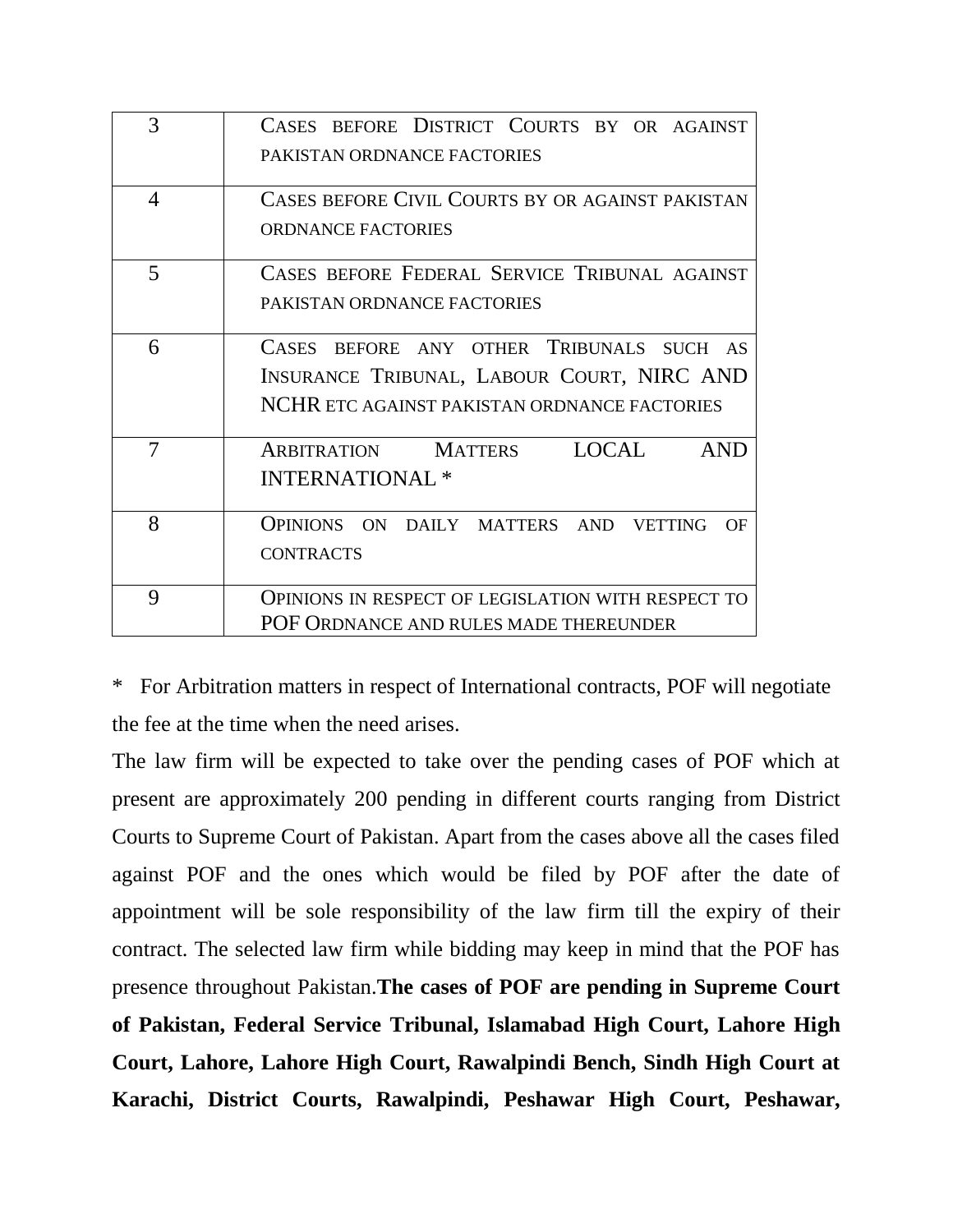# **Peshawar High Court, Abbotabad Bench, District Courts, Attock, District Courts Haripur, Tehsil Courts Taxila, Tehsil Court Havelian.**

# **4. Project Schedules and Consultancy Costs**

In view of the Legal Advisory Services to be utilized the law firm is requested to provide a lump sum yearly fee in PKR for providing the services enumerated above. The payments will be made on quarterly basis and the first payment will be released on the date of appointment of Legal Advisor. Apart from above law firms are required to quote a fixed amount in PKR for the following:

| Sr. No         | Description          | District | High        | Supreme |
|----------------|----------------------|----------|-------------|---------|
|                |                      | Courts   | Courts/FST/ | Court   |
|                |                      |          | Tribunals   |         |
|                | Filing for each case |          |             |         |
| 2              | Copies of case file  |          |             |         |
| 3              | Notices per person   |          |             |         |
| $\overline{4}$ | of<br>Filing         |          |             |         |
|                | Miscellaneous        |          |             |         |
|                | Applications<br>in   |          |             |         |
|                | Main case            |          |             |         |

| Sr. No | Pindi Tehsil and Out |                  |     | <b>KPK</b> | Sindh<br>and |
|--------|----------------------|------------------|-----|------------|--------------|
|        | <b>Islamabad</b>     | Rawalpindi       | and |            | Balochistan  |
|        |                      | Islamabad        |     |            |              |
|        |                      | <b>Disrticts</b> |     |            |              |
|        |                      | (excluding)      |     |            |              |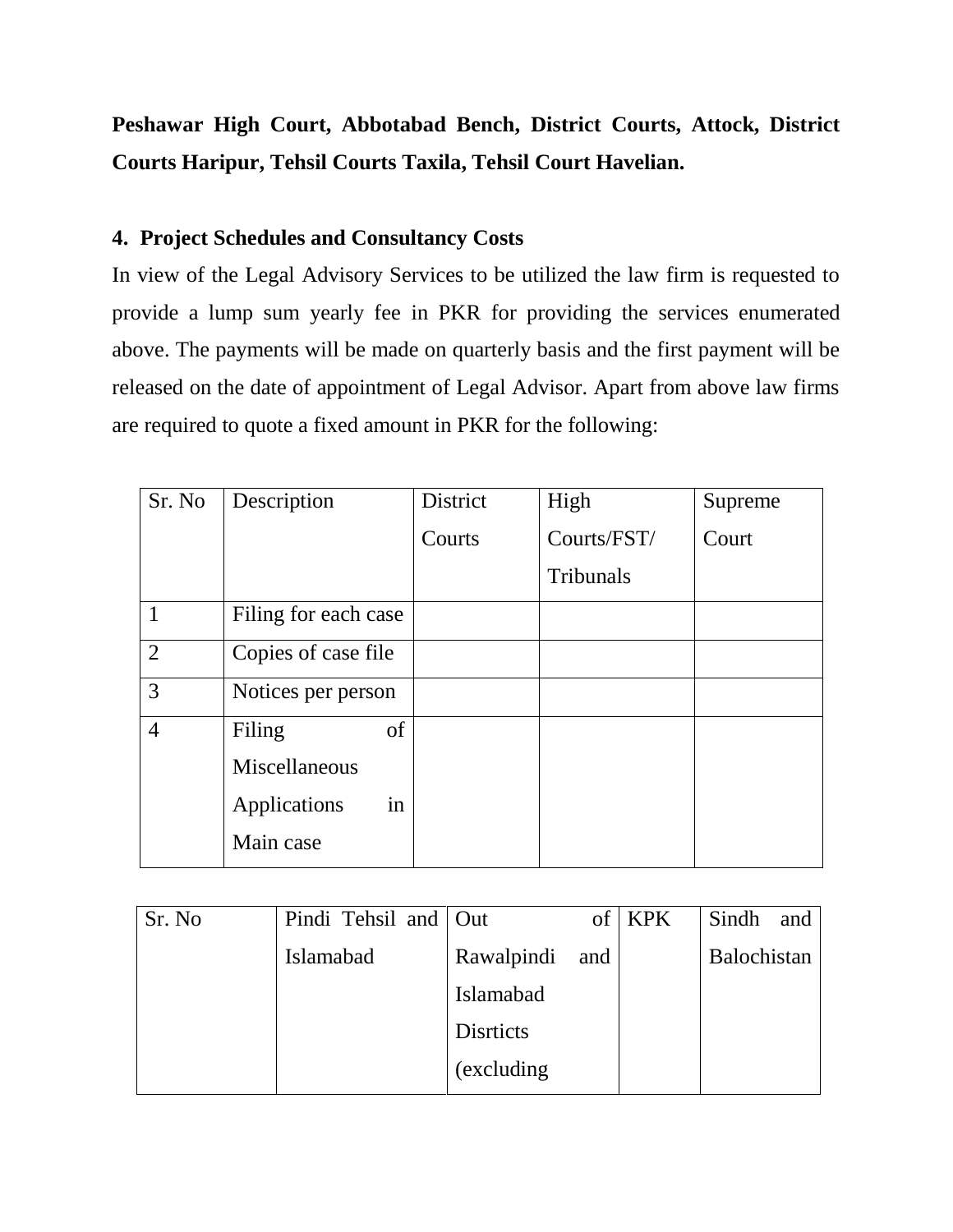|         | Lahore) |  |
|---------|---------|--|
| Fuel    |         |  |
| Lodging |         |  |

Out of Pocket Expenses for special cases will be billed at actual.

# **5. Qualifications of the Legal Advisor**

The law firm is required to submit a detailed firm/company profile. The law firm is required to disclose conflict of interest, if any, and seek approval of the Client in case of any such conflict arises in future. Experience of providing expert legal services to Government Organization with comparable scale stature and well conversant with the regulatory regime is the key requirement.

## **6. Selection Method**

Single stage – one envelope procedure will be used for tendering process. The bid shall comprise of one single envelope containing technical and financial proposal. The bids will be opened and evaluated as per evaluation criteria mentioned in this RFP. The law firm will provide all necessary information as required in the RFP to make the bid responsive. The technical bid would be evaluated as per the following table and bidders must include the information and documents with their bid keeping in mind the table below:

| <b>TECHNIC</b> |           |          |             |               |                  |              |
|----------------|-----------|----------|-------------|---------------|------------------|--------------|
| AL             |           |          |             |               |                  |              |
|                | Corporate | Governm  | Advocate    | Corporate,    | Years of         |              |
|                | &         | ent and  | Supreme     | Commercia     | Experience of    |              |
|                | Commerc   | Public   | Court of    | l, Civil $\&$ | Firm's Staff     | <b>Total</b> |
|                | ial       | Sector   | Pakistan    | Constitutio   | particularly the |              |
|                | Matters/  | Orgnaiza | (5 for each | n Litigation  | Managing         |              |
|                | Contract  | tions(Nu | supreme     |               | Partner          |              |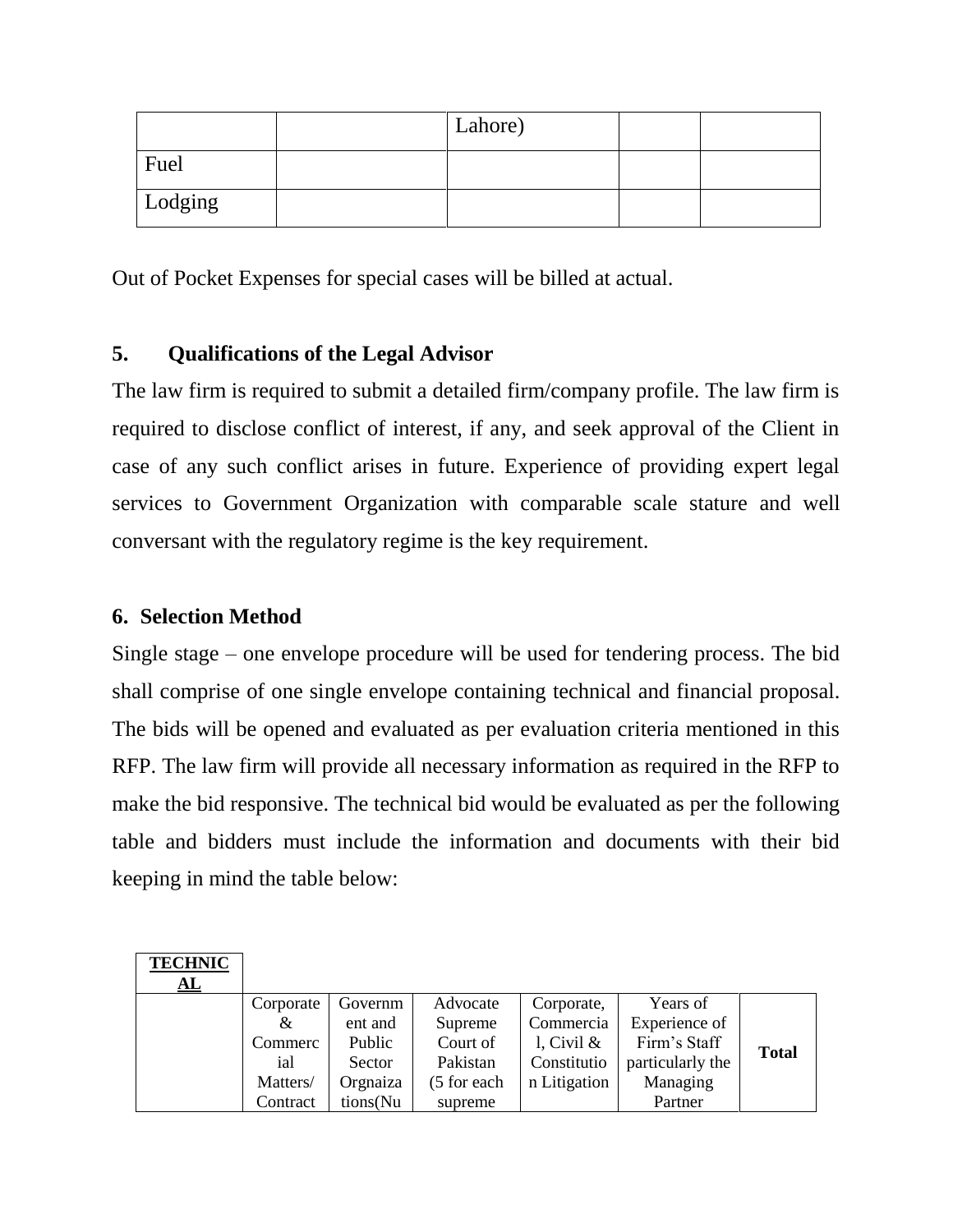|         | Drafting | mber of<br>years) | court<br>lawyer) |    |    |    |
|---------|----------|-------------------|------------------|----|----|----|
| Maximum | 20       | 15                | 15               | 10 | 10 | 70 |

# **7. Selection Criteria**

i. Evaluation of the law firm will be carried out in accordance with the procedure of Quality and Cost Based Selection (QCBS) method. A weightage of 80% will be given to Technical Score (Q) and weightage of 20% will be given to Cost Score (C). Cost / Financial Proposals in this regard are required to be submitted along with the Technical Proposals.

### ii. Evaluation of Proposals under QCBS

The law firm who obtainshighest marks will be declared qualified and will be appointed as Legal Advisor of POF:

**Step 1 – Technical (Quality) Weightage**  Quality Score " $Q$ " = S x q **Step 2 – Cost Score Weighting**  Cost Score  $(C) = \{$  (LFB/FB) x 100 $\}$  x c **Step 3 – Total Score**  Total Score =  $Q + C$ **Where:**  S is Score given out of 100 for Technical (Quality) q is Criteria of Quality Weightage 70%

LFBis the lowest Financial Bid.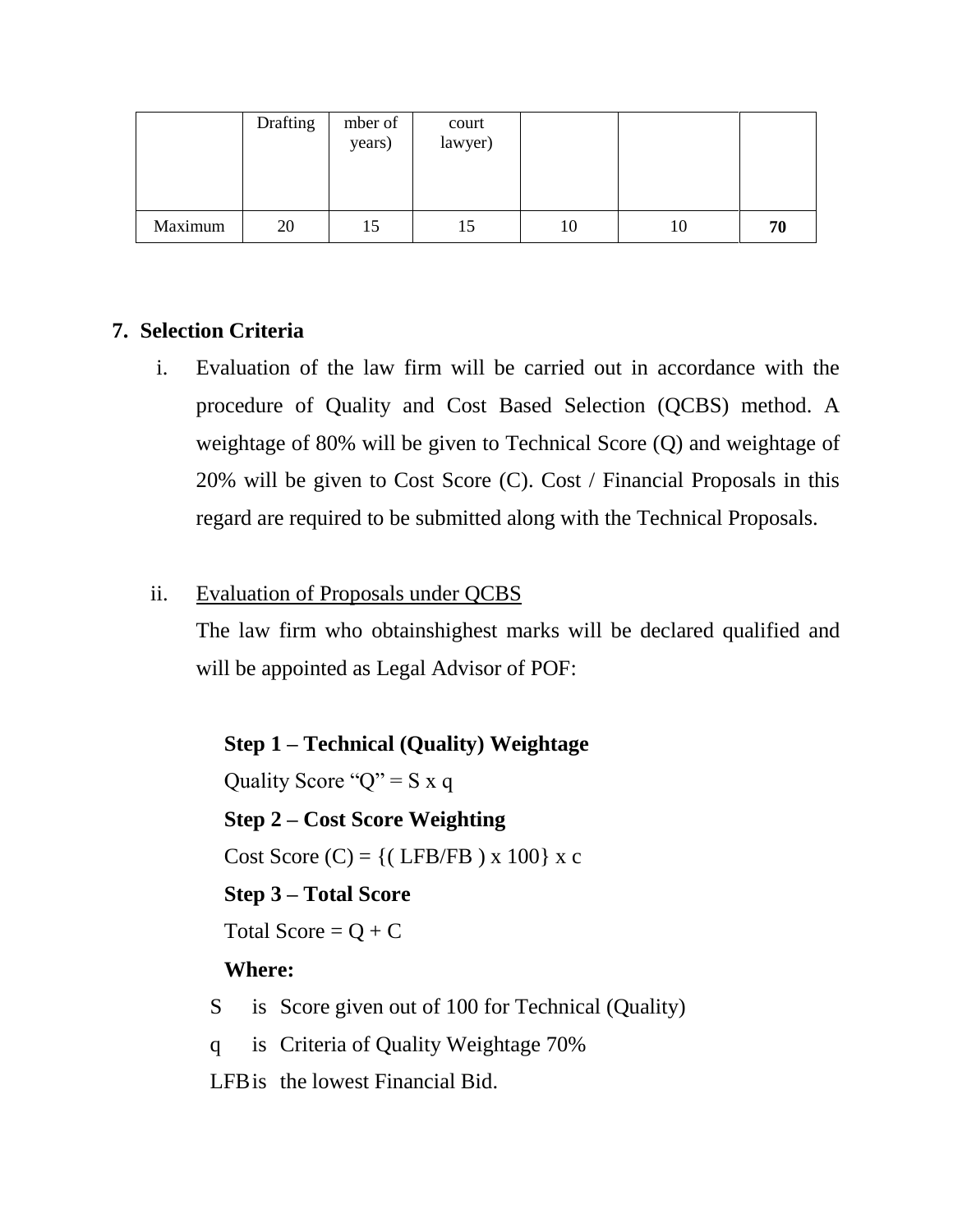- FB is Average of the Financial Bid.
- c is Cost Weightage 30%
- Q is Quality Score
- C is Cost Score
- iii. The proposals must reach office of Director Administration before 1030 hrs on 23<sup>rd</sup> June, 2022.
- iv. Bids will be opened at 1200 hrs on 23rd June, 2022 at Bid Section near Rabta Hall, POF Wah Cantt.
- v. Bidders shall bear all costs associated with the preparation and submission of their proposals and contract signing. POF is not bound to accept any proposal, and reserves the right to annul the selection process at any time.

### **8. Conflict of Interest**

POF policy requires that Bidders provide professional, objective, and impartial advice and at all times hold the interest of POF paramount, strictly avoid conflicts with other assignments or their own corporate interests and act without any consideration for future work. Bidders have an obligation to disclose any situation of actual or potential conflict that impacts their capacity to serve the best interest of POF. Failure to disclose said situations may lead to the disqualification of the Bidder or the termination of its Contract.